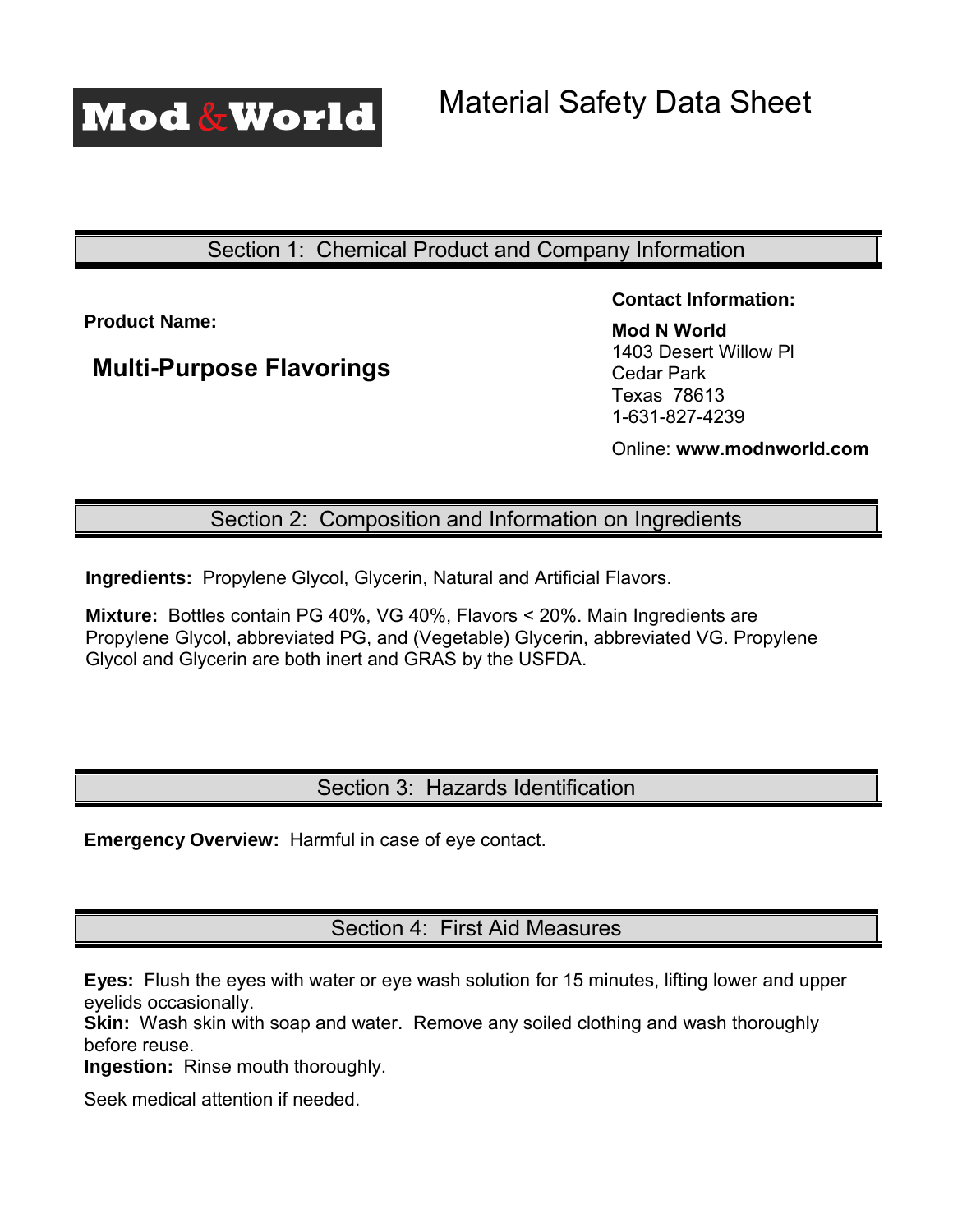### Section 5: Firefighting Measures

**Fire Fighting Media and Instructions:** Wear full protective equipment and self-contained breathing apparatus with independent air circulation if a large amount of material is exposed to fire. Containers exposed to fire or high temperatures may release toxic fumes.

### Section 6: Accidental Release Measures

**Small Spill:** Dilute with water and mop up, or absorb with an inert dry material and place in an appropriate waste disposal container.

**Large Spill:** Eliminate all ignition sources. Absorb with an inert material and put the spilled material in an appropriate waste disposal. Be careful that the product is not present at a concentration level above TLV. Check TLV on the MSDS and with local authorities

## Section 7: Handling and Storage

Keep out of reach of children. Keep in manufacturing container. Do not tamper with the manufacturing label. Avoid contact with skin and eyes.

Section 8: Exposure Controls / Personal Protection

If handling in large quantities, handle with appropriate protective equipment. **Eye/Face Protection:** Wear protective glasses.

**Skin Protection:** Wear rubber or protective gloves and liquid resistant clothing.

Section 9: Physical and Chemical Properties

#### **Physical State and Appearance: Oily Liquid.**

**Odor:** Varies by flavor. Generally smells like the flavor on the manufacturing label. Can smell like natural and artificial flavoring.

**Taste:** Acrid.

**Color:** Varies by flavor. Generally colorless to slightly colored, though can be much darker and non-transparent.